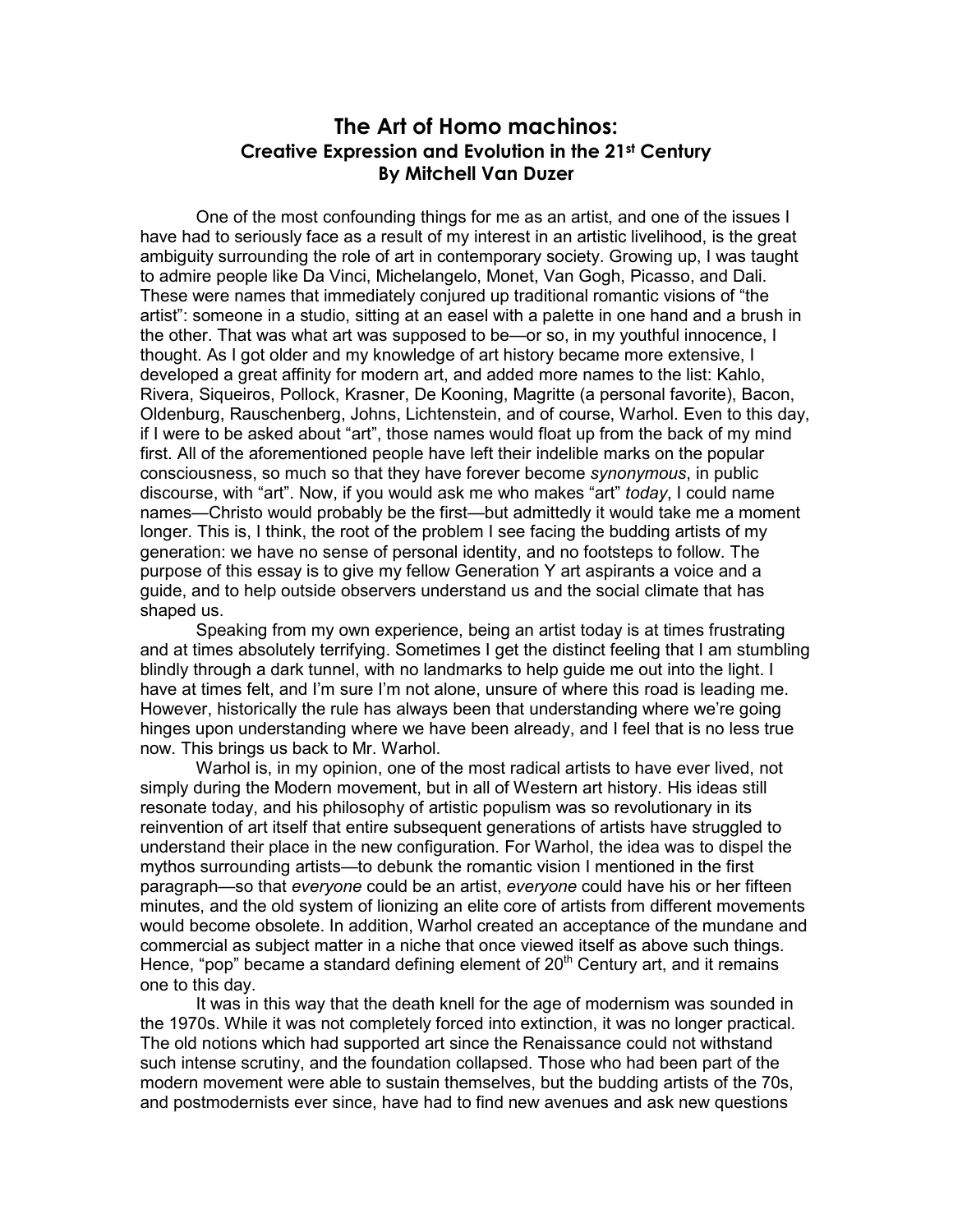with their work. Does art have to be permanent? Must it be confined to the sterile blankness of a gallery? But scariest of all was one question in particular: What constitutes "art"? We *had* a consensus definition once upon a time, but over a period of hundreds of years that definition had eroded so much that it no longer had *any* visible parameters. Art could be a plywood box (according to Donald Judd), a pile of bricks (according to Carl Andre), shooting yourself in the arm (according to Chris Burden), or, famously, a dead shark preserved in formaldehyde (according to Damien Hirst). It is a particularly daunting question, one that has vexed so many since the collapse of modernism, and I will not pretend that my answer to the question is anymore correct than anyone else's. Personally, I suspect that the question "What is art?" is a trick question, with no answer—or, perhaps, closer in nature to a Zen koan, like the sound of one hand clapping. I do feel compelled, however, to offer my views on the artistic practice with my contemporaries as a foundation upon which to build, or at the very least an icebreaker to start the important dialogue of self-invention.

 At the moment, what defines my generation, what makes us unique from our predecessors, our grandparents, our parents, and our Gen X siblings, if I may borrow a pop culture terminology with which everyone will be familiar, is our absolute immersion in "the matrix". Those of us born in the late 70s, 80s, and early 90s are the first generation of natural-born computer users. We have been computerites since kindergarten, and as such we have no real sense of a non-technological world. Our collective knowledge is the internet, our communication apparatus is the cell phone, and for those of us who are visual artists, the easel and canvas have been virtually abandoned for the laptop, Wacom tablet, and Adobe Photoshop. Where the debate was once oil vs. acrylic, you're more likely to hear us debate raster vs. vector.

 We know from fossil records recovered from the Old World (mostly Africa) that modern human beings are the descendents of a long line of now-extinct hominids dating back roughly four million years. There was *Homo habilis*, the "skillful man", who used found tools for scavenging. *Homo habilis* begat *Homo ergaster*, the "working man", who used *contrived* tools such as handaxes. *Homo ergaster* begat *Homo erectus*, the "upright man", who used advanced tools for hunting. And *Homo erectus* begat *Homo sapiens*, the "wise man". Anthropologists have for years looked at evidence of our evolutionary ancestors and theorized about who or what, as a race, we would be next. I don't believe we need to look to the future for the answer to that question. It is in front of us here and now, in the present. Now, I am not a scientist, so I cannot claim this authoritatively to be biological fact; rather, it is my philosophical interpretation of our current society. We have become *so* dependent on our technology—our cars, buses, trains, televisions, cell phones, PDAs, blackberries, iPods, and computers—that we no longer behave like *Homo sapiens* of the past, and we no longer have all the same skill sets. Admittedly, certain aspects of the human experience are for now unaltered, and I'm not sure how much, if at all, we have changed in our basic anatomy (although, the conception of our modern technology has given us some very clear changes in the form of pacemakers, advanced artificial limbs, and a medically-aided new longevity). But this amazing surge in technological dependence, coinciding with the development of increasingly sophisticated computers and an unprecedented level of accessibility to knowledge and media, has drastically changed our *consciousness*. I believe it has changed the textbook definition of "human", and as a result, the world as it relates to us, including the role of art, has changed as well. For the sake of this discussion, we are no longer *Homo sapiens*; we are *Homo machinos*, the "machine man", and we demand art that appeals to us.

 From my experience with my friends and artistic colleagues in both the United States and Canada, and from interacting with others in places like the United Kingdom,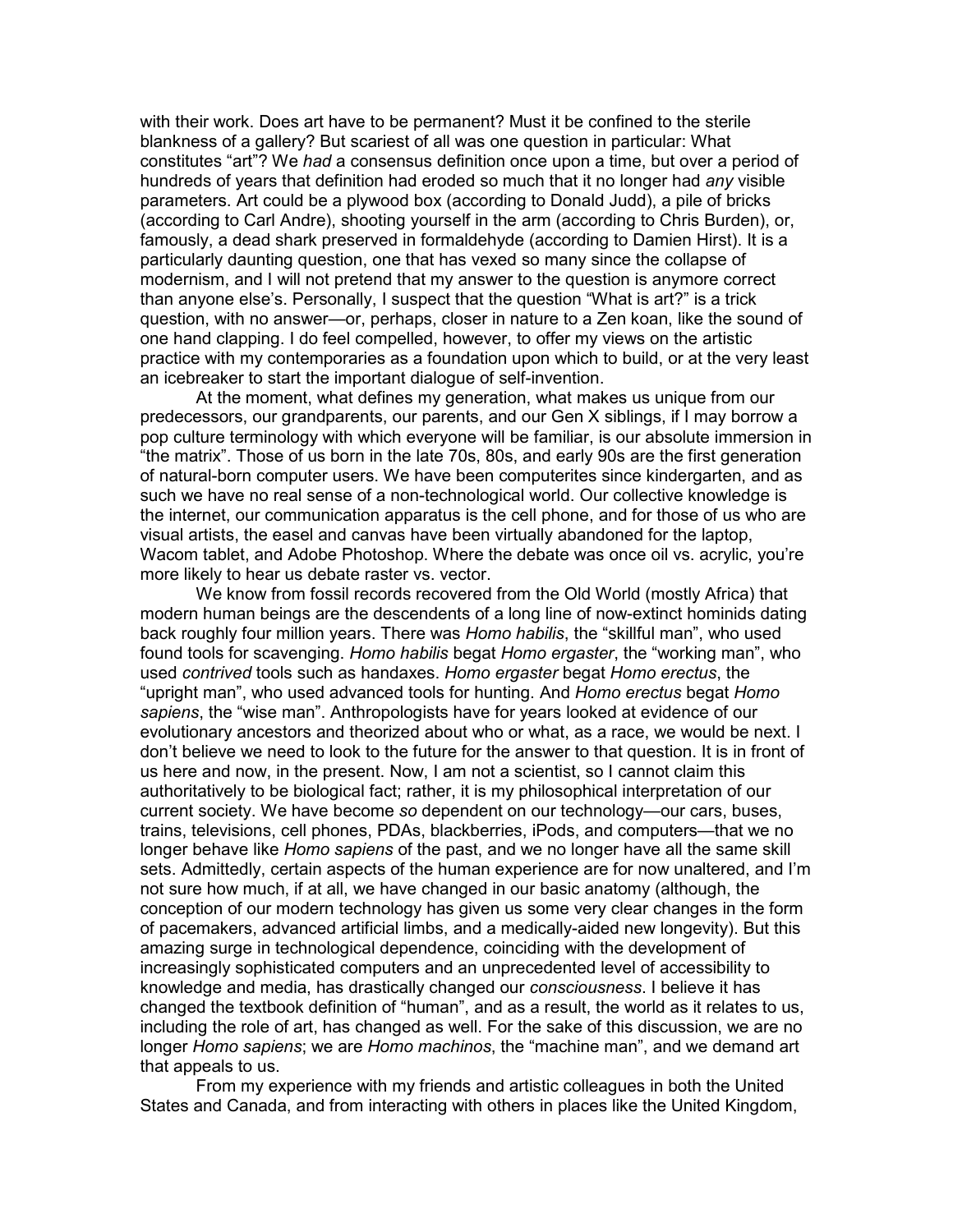the Netherlands, Hungary, Poland, Chile, and Singapore, I have observed three seminal universal peculiarities in regards to our generation's approach to art. First of all, I have noticed our indecision as we find ourselves torn between traditional media, such as paint, graphite, and charcoal, and digital media. Individually, it is simply a matter of taste. Each of us has a specific set of preferences. Taken as a generational whole, however, there seems to be a great deal of conflict. My personal feeling on the matter is that, until the day comes (and it may, sooner than any of us expect) that human beings assimilate into a Borg-like singularity that is more machine than flesh and bone, the traditional media will *never*, despite the naysayers and champions of the digital movement, completely die off. It has been said countless times before throughout the course of modernism, that "painting is dead", only to ultimately be disproved. The truth is that human beings crave the tactility, the experience of physical creation, the direct contact with paint or charcoal or clay or metal. We crave the process by which the medium serves as the divine conduit between our soul, our hands, and our inner being, and the world around us. We have been painting with our hands since cavemen adorned the walls of Lascaux with images of cattle. It is hardwired into us. This is why traditional media is my preference.

 However, we now have a new tool in our arsenal, one with great potential. For as much as it has been lauded and possibly abused, the computer does present us with a whole new range of possibilities. It does not readily lend itself to the level of tactile interaction of, say, a painting or drawing, but digital media are entirely capable of producing work of a quality that matches or surpasses traditional media. The artists of this generation have all the tools they need to produce paintings, drawings, sculptures, and photographs digitally in cyberspace, and we shall soon, if it is not possible already, have the technology to translate all digitally created work from cyberspace to realspace. I believe it is impossible, or at the very least foolish, for any artist of this generation to ignore this new tool. I say this as a specimen of *Homo machinos* myself. If we have really evolved into this new breed of cyberians, then it makes all the sense in the world that traditional art would no longer wholly attract us as it once did. I believe there is something in digital art that reflects our essence, as the paintings of the Old Masters, Impressionists, and  $20<sup>th</sup>$  Century artists once did. Gradually, we have become a society of ghosts-in-machines, and now, we require art that appeals to and touches both aspects— ghost *and* machine. For that reason, I recommend an integration of traditional and digital techniques. This has already long been achieved in the field of popular music, and artists from virtually every place on the popular musical spectrum, from Pink Floyd to Justin Timberlake, from Moby to Linkin Park, from Nine Inch Nails to Kanye West, have *all* experimented with blending traditional techniques and computer-generated music. Traditional purists may not like it, but I see it as a natural step forward for the visual arts as well.

 The second attribute of our approach to art which I have observed is a vastly heightened sensitivity to the influence of popular consumer culture. Warhol and others of his ilk may be responsible for introducing Campbell's soup cans and Brillo soapboxes to the world of art, but I believe it has been *this* generation, more than any other before us, that has really drawn from the well of media. We have grown up constantly bombarded by visual images— TV, movies, video games, and, with the development of MTV in 1981, even music. The internet has compounded that bombardment, allowing us to instantly access virtually any type of video imaginable on YouTube. Young artists today are far more likely to be influenced by work they encounter as a result of the casual consumption of some other form of media. It is how I personally discovered H.R. Giger (from his work on *Alien* and the appearance of his sculptural microphone stand in Korn music videos), Alex Grey (from his contributions in both the album art and music videos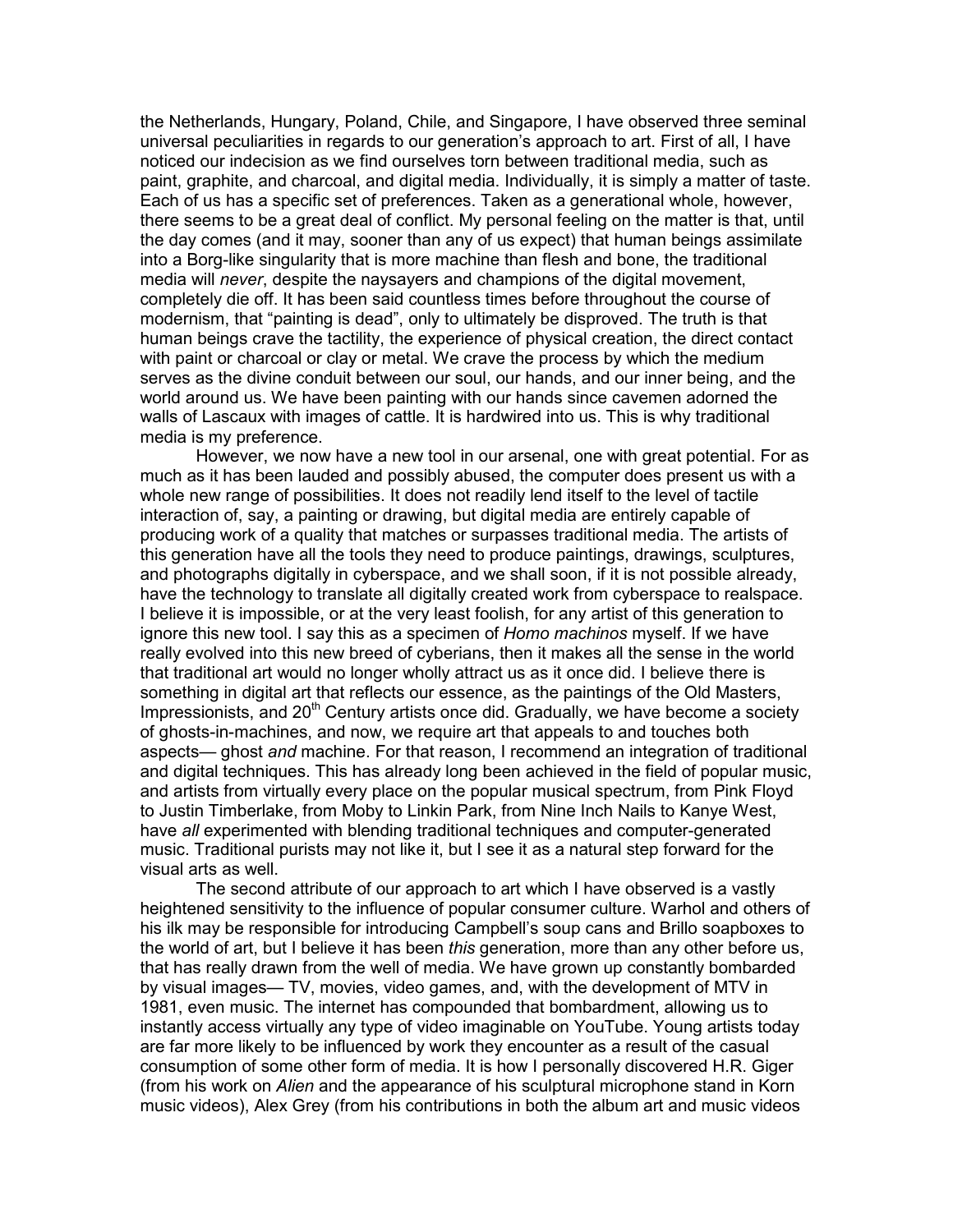for the band Tool), Yoshitaka Amano (from his design work on the Final Fantasy series), Storm Thorgerson (from his incredible body of album art which includes work for Pink Floyd, Muse, the Mars Volta, and Audioslave) and Jeff Jordan (from his paintings used as album cover designs by the Mars Volta). Stylistically, I see so many other artists now emulating Giger, or Jhonen Vasquez, or Tim Burton, or Disney movies, or Nintendo characters, pulling elements from their work. Ours is a subculture of incessant stimulation, interactivity and memetics.

 Such a consciousness is a double-edged sword in the field of art. On the one hand, we have a vast, almost limitless pool of cultural imagery from which to draw. Our muses are plentiful, and they are readily recognizable, especially to us. On the other hand, though, it is very easy for an artist in these conditions to become lazy and to produce trite, clichéd work. Without innovation, the act of going through the motions to produce artwork eventually becomes hollow and meaningless. Therefore, I believe it is of absolute import to my fellow artists to be cautious about how heavily they draw on these influences, lest they gain the ability to speak in another artist's vocabulary only to lose entirely their ability to speak in their own.

 But in my mind, the most interesting and unexpected result of our evolution into *Homo machinos* is our new-found sense of globalism. We, the human race, have come closer than ever before to achieving singular consciousness, the free interchange of ideas between cultures that, at a point not too long ago, would never have been able to interact to such an extent. While we still cling to nation and religion, we have practically erased all borders and bridged all gaps. Not only are websites like YouTube and deviantArt places to consume media, they are bastions of Warhol's populism. They may be flawed, and much of the material submitted may have questionable validity within the once-rigid boundaries of the institution named "art", but the point is that it *is* possible now, as Warhol prophesized, for anyone to achieve recognition around the world for his or her creative expression. Artists now have, by luck of birth into our society at this particular point in history, the privilege of a level of exposure that until very recently was simply unheard of. The problem I see with our generation is that we take that privilege for granted, and fail to truly appreciate how revolutionary this technological advance really is for artists.

 Through globalism, we have expanded ourselves and our view of the world, seeing in the perspectives of others and reaching out to embrace other cultures. We also possess an acute understanding of the issues that face all of us—war, hunger, poverty, discrimination, human rights, the environment, our dependence on technology—and our potential to make significant headway on each is astounding. We, the artists of this generation, have an obligation to acknowledge these things. We are coming of age in a wide wired world, and we have very pressing concerns in front of all of us; life in a vacuum is no longer an option.

In western society today, though, I can think of no better example of Generation Y's interest in foreign cultures than our affinity with the culture of Japan. Kindled primarily by the dual ascension of video games and the otaku subculture in the 1980s and 1990s, during our formative years, our fetishism of Japanese culture has since extended back into a genuine interest in more traditional forms of Japanese art. It is an interest not unlike the European Japonism movement of the  $19<sup>th</sup>$  Century, after the United States forced Japan to open itself to dialogue with the West in 1853; the movement back then introduced Europeans to ukiyo-e prints, and influenced the work of Toulouse-Lautrec, Degas, Monet and Van Gogh. Among a large portion of my generation, however, the area of the most intense focus is still in the domain of the otaku—manga and anime. It has become such a powerful force that it, too, has entered the lexicon of pop art; this is demonstrated by the Japanese postmodernist movement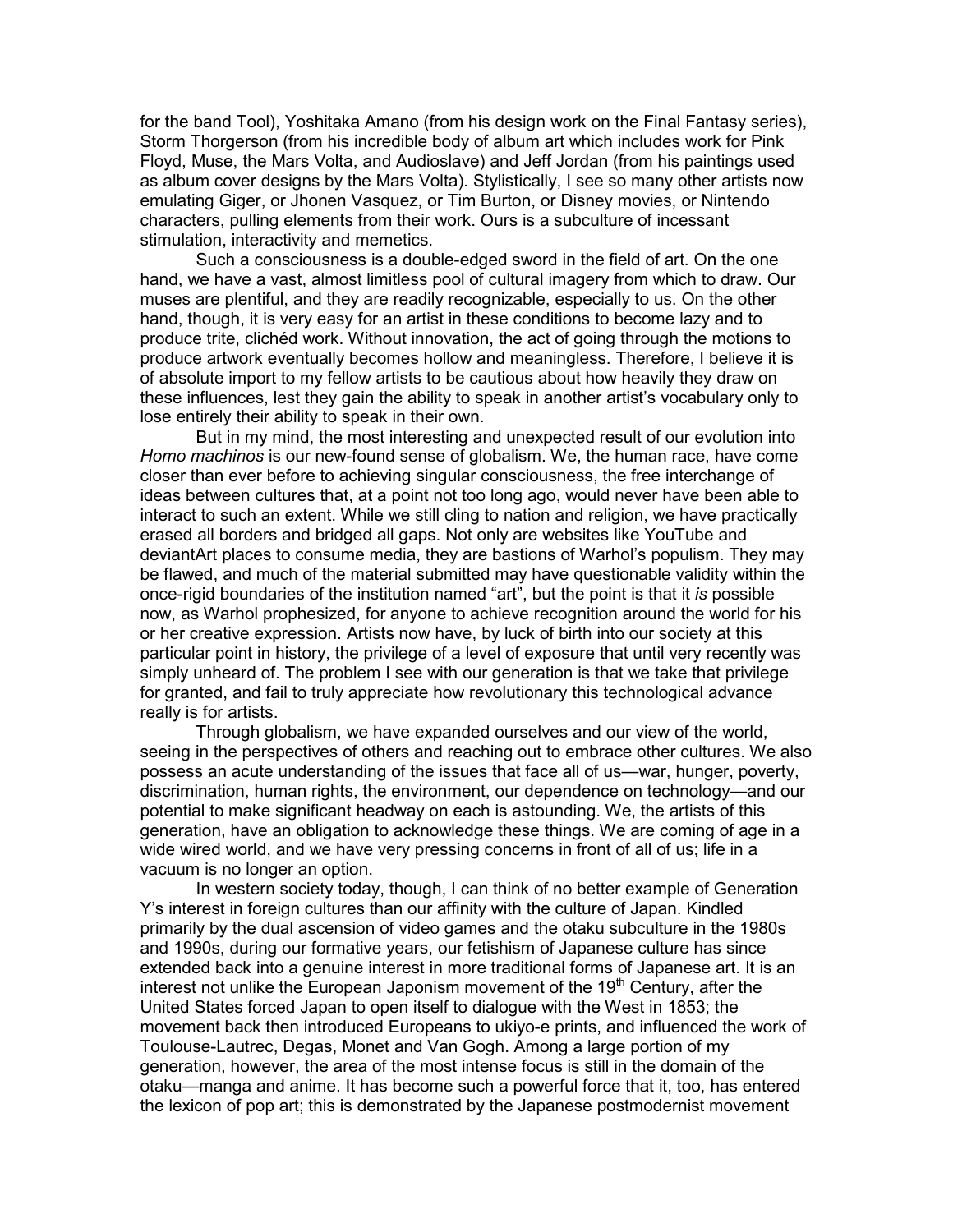known as Superflat, of which Takashi Murakami and Yoshitomo Nara are key figures. Of course, when Murakami and Nara create works imbrued with otaku imagery, the result is absolutely Warholian, in a 21<sup>st</sup> Century Japanese way; that is, they are commenting on how their pop culture reflects their entire cultural identity in the same way Warhol commented on America's preoccupation with the cult of celebrity and the cult of consumerism. For anyone else outside of Japanese culture, however, the creation of otaku work seems disingenuous. Yet, for some reason, so many of us feel compelled to emulate it—we feel strangely attracted to it—we feel as if the culture is, at least in part, our own as well. Perhaps, by the simple act of consuming it so voraciously, it *has* become ours too. The question is, why *do* we consume it so voraciously in the first place?

 The answer, or so I believe, is that, in this climate of immediate connection between cultures, we have seen beyond the limits of distance that once restricted our forebearers, and have grown ravenous for new mythologies and customs to replace the ones to which, as natives of the West, we have been exposed ad nauseum. Japan is a natural place to look; because of its long self-imposed isolation, it has developed its own rich history and culture, several times older than the United States has even existed, and yet, throughout the postwar  $20<sup>th</sup>$  Century, it was also forced into adopting certain American conventions. Osamu Tezuka, who is often credited as being the creator of the anime archetype, openly admitted to his work being heavily influenced by Walt Disney, so in a sense the otaku culture is something of a bastard child of Japan and America. This means it is simultaneously exotic and accessible to us. And otaku culture is capable of satisfying virtually any impulse—sex, violence, the desire to escape into fantasy. Anime and manga are so diverse that they cover nearly all of the American cinematic spectrum, including comedy, drama, horror, mystery, action, adventure, science fiction, fantasy, musical, political fiction, and pornography. It can be for children or adults, highbrow or lowbrow. It can deliver powerful statements about the world we live in, or it can just entertain. It can even oscillate between gratuitous pop art and more traditional forms.

 American Millenials (the generation born between the beginning of the 1980s and the mid-1990s), and by extension Millenials in the rest of the Western world, seem to have largely (though, admittedly, not entirely) developed a deep connection with otaku subculture, in addition to our own subcultures. The reason for this, I think, is because we see in Japanese society the opportunity to observe *ourselves*. In the wake of the bombings of Hiroshima and Nagasaki, throughout the period of American occupation all the way up to the present, Japan has ceased to be Japan and has transformed into a Westernized version of "Japan". The country was reinvented as a consumerist society based on American archetypes, and reshaped through the imposition of a Westernbased code of values and morals. Otaku culture is the epitome of that imposition. In a way, we are attracted to it—the "kawaii" appeal, the kitsch factor, the unabashed profiteering from related merchandise—because these are things that represent the ways *our* values have, for better or worse, left ineradicable marks on a foreign culture. To use a perverse analogy, our fascination with otaku culture is along the same lines as mounting a mirror on the ceiling to watch oneself in the process of sexual intercourse.

 This is, however, only one of the reasons, and the most superficial, why otaku culture matters to us. After speaking with many of my contemporaries, I feel confident in asserting that the real crux of the addiction, at least for many people, is narrative. Despite all the influence American culture has had across the Pacific, Japan is still uniquely in touch with the human desire to tell new stories. We in the West still tell stories, but so often now our traditional modern guardians of storytelling—our filmmakers in Hollywood—are so preoccupied with the business of film that stories are recycled over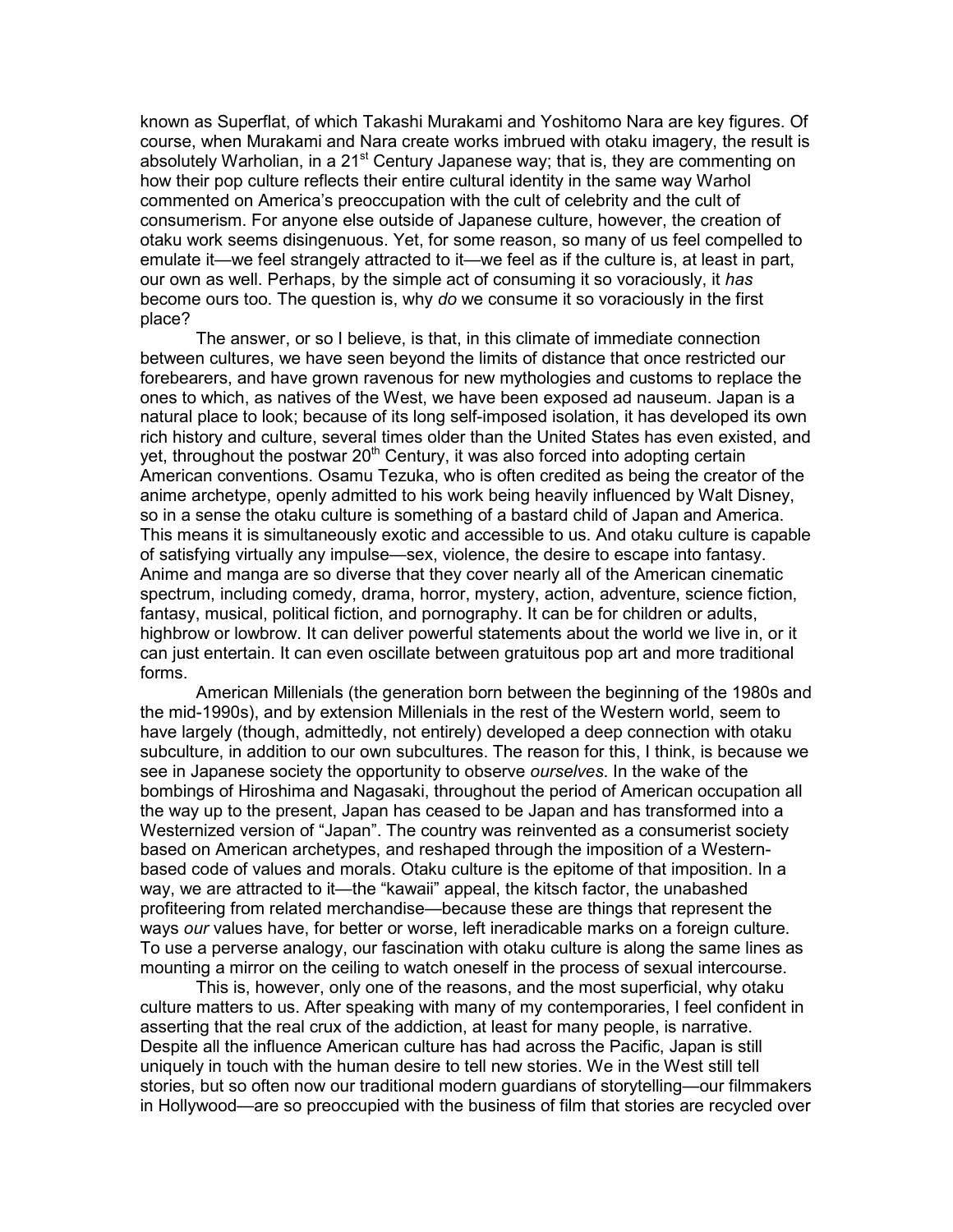and over again, and contain all the flavor of a piece of chewing gum that has been in the process of mastication for eight hours. Consider this a call to arms, then: for all of the Western artists of this generation, it falls upon us now. If Hollywood can no longer tell interesting stories and serve as the messengers of truth and wisdom, then we must do it. This demand, at least, has not been lost in the transition between *Homo sapiens* and *Homo machinos*. And while I think otaku culture serves as a brilliant model of what we in the West need to reclaim, I don't believe we can afford to be entirely consumed by our desire to emulate it. We Westerners, especially Americans, are facing a cultural crisis. Our society has stumbled into an anti-intellectual death spiral within the span of the postmodern movement, and with the decline of other academics, the relevance of art in our society has also been called into question. If we as a society are to continue to progress, and we as individual artists are to continue pursuing our passion, we *must* respond, emphatically, that we do indeed still matter—and we must do it in our own voices.

 With these observations in mind—our ability to create digital artwork, our place in a world where computers erase borders, and our constant bombardment with various forms of entertainment media—we must examine in more depth the dark side of the evolution of *Homo machinos*. It is true that it is important, as Millenial artists, and as *Homo machinos* artists, to understand the structure of the society in which we live if we are to maintain our ability to create socially relevant artwork. Unfortunately, the values of the system are inherently at odds with those of artists (although, it is worth stating that this does not necessarily mean total incompatibility). Quite simply, we live in the great capitalist construct. By that, I mean this: most Western and Westernized societies do not value art highly enough to take care of us on the cultural merits of our contributions. We value business. Money is our god. When art is produced for art's sake, it is largely ignored; when it is produced as a consumer product, people take notice. As our technology advances, we only focus more and more on how we can make money faster and faster, and how we can assimilate everyone and everything under the sun into this construct.

 The problem we face here, not only as artists, but generically as people within a society, is that it is in this system's nature and best interests to completely reduce the human element, including our ability to question the system. Machinery is predictable, efficient and expendable; human beings are not. For that very reason, a society as driven by commerce as ours naturally seeks to minimize our individuality—not out of malice, but out of instinctive quest for perfect efficiency. Throughout our history as a species, art has *always* been an act of identity as human beings: we paint and draw what we see, both real and imagined, and thus serve as magic mirrors of the human condition; we extract from within us formless ideas and experiences and, in a highly symbolic and cathartic process, we give them form; we take potshots at time and the surface of the Earth, hoping to make a scar deep enough to be remembered by others long after we are dust. But this is highly dependent on our ability to maintain our individuality; to quote Oscar Wilde, "Art is the most intense mode of individualism that the world has known." Our challenge, then, is to balance the needs of *Homo machinos* with the preservation of our humanity. If we are to succeed as "machine man", we must acknowledge the machine without completely discarding the man. Otherwise, my fellow artists, if we lose our independence, if we lose our distinct voices, I fear art itself *may* be rendered wholly meaningless.

 From a pragmatic standpoint, though, it is important to know how to exist within the system, if we are to be able to change it (or at the very least protect ourselves). As noted already, Western society (the hyper-capitalistic American society in particular) values businessmen and entrepreneurs highly; people in more culturally significant roles,